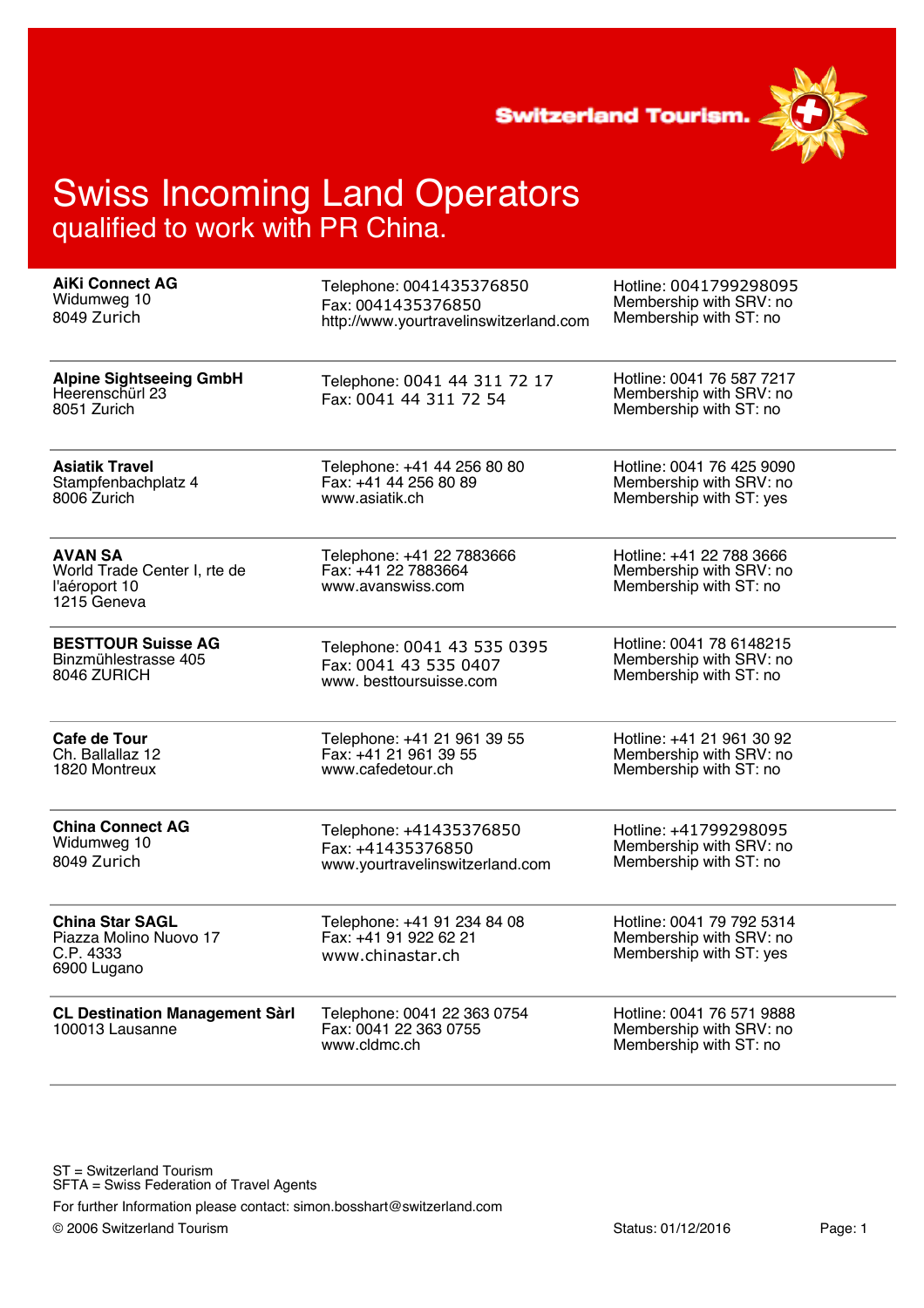| <b>Conventus of Switzerland SA</b><br>18, Route de Champ-Colin, P.O.Box<br>2209<br>1260 Nyon                                                                                                 | Telephone: 0041 22 365 67 80<br>Fax: 0041 22 365 67 81<br>www.conventus-swiss.com                           | Hotline: 0041 22 365 67 80<br>Membership with SRV: no<br>Membership with ST: yes                        |
|----------------------------------------------------------------------------------------------------------------------------------------------------------------------------------------------|-------------------------------------------------------------------------------------------------------------|---------------------------------------------------------------------------------------------------------|
| Dragon du Ciel S.A.<br>2, rue Argand<br>1201 Genève                                                                                                                                          | Telephone: 0041 22 732 45 38<br>Fax: 0041 22 732 45 37<br>www.dragonduciel.ch                               | Hotline: 0041 76 580 89 07<br>Membership with SRV: no<br>Membership with ST: yes                        |
| <b>EURASCOM GmbH (EURASCOM</b><br>Sàrl)<br>Av. J.-M. Musy 30<br>1700 Fribourg                                                                                                                | Telephone: 0041 26 481 4528<br>Fax: 0041 26 481 3938<br>eurascom.com (in reconstruction)                    | Hotline: 0041 79 466 7128<br>0041 79 459 2233<br>Membership with SRV: no<br>Membership with ST: yes     |
| Eurasi Sàrl, (Eurasi GmbH)<br><b>International Training &amp; Exchange</b><br><b>CH-UE Local Organizer</b><br>Av. J.-M. Musy 30, (ancien□<br>Könizstr. 228, 3097 Liebefeld)<br>1700 Fribourg | Telephone: 0041 26 481 4527<br>534 0268<br>079 459<br>Fax: 0041 79 466 7128,<br>2233<br>eurasi.chinajob.com | 026 Hotline: 0041 79 466 7128<br>0041 79 459 2233<br>Membership with SRV: no<br>Membership with ST: yes |
| <b>Eurasie Lexim SA</b><br>3C, LA VOIE CREUSE<br>1211 Genève                                                                                                                                 | Telephone: 0041 22 7337121<br>Fax: 0041 22 7337715<br>www.eurasie.ch                                        | Hotline: 0041 76 3930828<br>0041 79 3065864<br>Membership with SRV: no<br>Membership with ST: yes       |
| <b>Euro-Sino Economic and Cultural</b><br><b>Exchange Ltd liab.Co</b><br>Seestrasse 14<br>3600 Thun                                                                                          | Telephone: 0041 33 438 75 66<br>Fax: 0041 33 438 75 67<br>www.esece.com.cn                                  | Hotline: 0041 33 438 75 68<br>Membership with SRV: no<br>Membership with ST: yes                        |
| Eusia S.A.<br>Chemin de Bel-Air 43<br>2000 Neuchâtel                                                                                                                                         | Telephone: 0041 32 724 22 90<br>Fax: 0041 32 724 23 73<br>www.eusiasa.com                                   | Hotline: 0041 32 721 31 13<br>Membership with SRV: no<br>Membership with ST: yes                        |
| Fert & Cie Voyages S.A<br><b>Rue Fendt 2</b><br>Case Postale 2364<br>1211 Genève                                                                                                             | Telephone: + 41 22 730 47 31<br>Fax: +41 22 733 19 58<br>www.fert.ch                                        | Hotline:<br>Membership with SRV: no<br>Membership with ST: yes                                          |
| <b>G2 Travel (operated by ALLINA</b><br><b>Family Office Sarl)</b><br>3 rue du Leman<br>1201 Geneva                                                                                          | Telephone: +41-22-732 47 22<br>Fax: +41-22-594 81 46<br>http://www.g2-travel.com                            | Hotline: +40-745-575-244<br>Membership with SRV: no<br>Membership with ST: no                           |
| <b>Globus Travel Services SA</b><br>on behlaf of Tourama Limited<br>Via Alla Roggia<br>6926 Montagnola                                                                                       | Telephone: +41 (0) 919857 110<br>Fax: +41 (0) 919857 389                                                    | Hotline: +41 (0)79 7925314<br>+41 (0)79 4193933<br>Membership with SRV: no<br>Membership with ST: no    |
| <b>HAO FENG CIE SUISSE (HF) SA</b><br>Rue Pradier 6<br>1201 Genève                                                                                                                           | Telephone: 41 22 738 7706<br>Fax: 41 22 738 7708<br>www.hf-haofeng.com                                      | Hotline: 41 78 734 9550<br>Membership with SRV: no<br>Membership with ST: yes                           |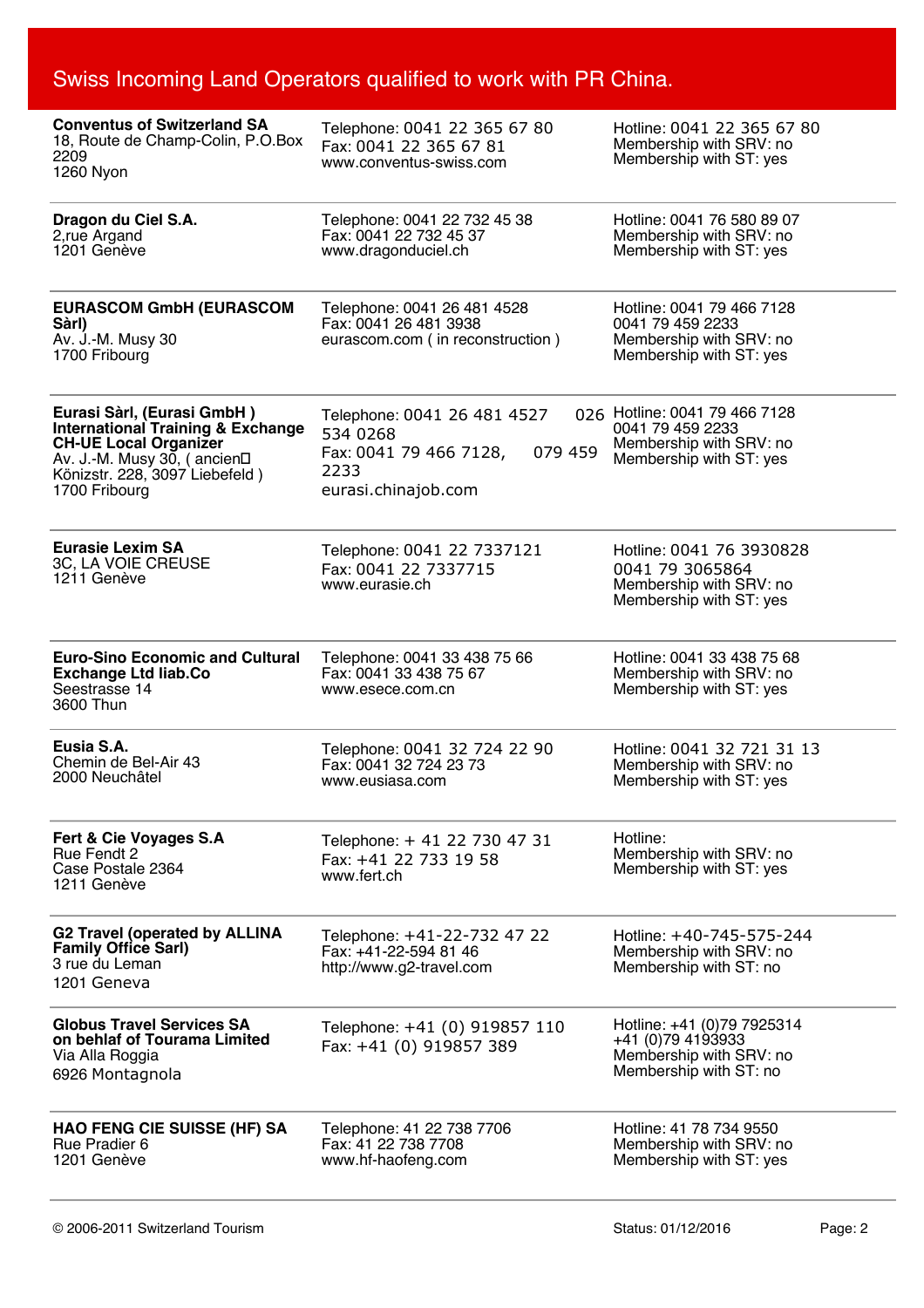| Harry Kolb Travel Services Ltd.<br>Pilgerweg 4<br>8802 Kilchberg ZH                          | Telephone: 0041 44 715 3636 and<br>0041 44 715 1000<br>Fax: 0041 44 715 3137<br>www.harrykolb.ch | Hotline: 0041 79 667 8969<br>Membership with SRV: no<br>Membership with ST: yes |
|----------------------------------------------------------------------------------------------|--------------------------------------------------------------------------------------------------|---------------------------------------------------------------------------------|
| <b>HISEAS INTERNATIONAL SARL</b><br>Avenue de Bethusy70, c/o David<br>Savoy<br>1012 Lausanne | Telephone: 0041 21 652 15 70<br>Fax: 0041 21 652 15 38                                           | Hotline: 0041 21 652 15 70<br>Membership with SRV: no<br>Membership with ST: no |
| <b>IPEC AG</b>                                                                               | Telephone: +41 43 299 69 37                                                                      | Hotline: 0041 79 678 2707                                                       |
| Thurgauerstrasse 54                                                                          | Fax: +41 43 299 69 38                                                                            | Membership with SRV: no                                                         |
| 8050 Zürich                                                                                  | www.ipec.ch                                                                                      | Membership with ST: yes                                                         |
| <b>ITS - Incoming Travel Service</b>                                                         | Telephone: 0041 22 301 55 65                                                                     | Hotline: +41 (0)79 417 6876                                                     |
| P.O. Box 586                                                                                 | Fax: +41 22 301 55 54                                                                            | Membership with SRV: no                                                         |
| 1212 Grand-Lancy 1, Geneva                                                                   | www.incoming-travel.ch                                                                           | Membership with ST: yes                                                         |
| <b>JinChen Group AG</b>                                                                      | Telephone: 0041 52 721 91 20                                                                     | Hotline: 0086 138 168 27628                                                     |
| Bahnhofstrasse 51                                                                            | Fax: 0041 52 721 91 21                                                                           | Membership with SRV: no                                                         |
| 8500 Frauenfeld                                                                              | www.jinchen.ch                                                                                   | Membership with ST: yes                                                         |
| <b>Journey of Harmony</b><br>Route des Arsenaux 41<br>1700 Fribourg                          | Telephone: +41 26 321 3826<br>Fax: +41 26 422 2958                                               | Hotline: +41263213826<br>Membership with SRV: no<br>Membership with ST: no      |
| <b>JTB Switzerland S.A.</b>                                                                  | Telephone: +41 22 716 34 00                                                                      | Hotline: 0044 79 1780 22 45                                                     |
| 69 rue de Lausanne                                                                           | Fax: +41 22 732 65 04                                                                            | Membership with SRV: no                                                         |
| 1202 Geneva                                                                                  | www.travelplaza-europe.com                                                                       | Membership with ST: no                                                          |
| Kuoni Travel Ltd.<br><b>Destination Management</b><br>NEUE HARD 7<br>8010 Zürich             | Telephone: +41 44 277 4444<br>Fax: +41 22 271 5282<br>www.kuoni-dmc.com                          | Hotline:<br>Membership with SRV: no<br>Membership with ST: yes                  |
| <b>LARICH GmbH</b>                                                                           | Telephone: +41 44 586 13 70                                                                      | Hotline: +41 44 586 13 70                                                       |
| Sonnenweg 23                                                                                 | Fax:                                                                                             | Membership with SRV: no                                                         |
| 4313 Möhlin                                                                                  | www.la-rich.com                                                                                  | Membership with ST: yes                                                         |
| <b>MIKI TRAVEL AGENCY SA</b>                                                                 | Telephone: 0041 22 731 5144                                                                      | Hotline: 0041 79 200 2231                                                       |
| 1-3, rue de Chantepoulet                                                                     | Fax: 0041 22 731 5506                                                                            | Membership with SRV: no                                                         |
| 1201 GENEVA                                                                                  | www.miki.travel                                                                                  | Membership with ST: yes                                                         |
| <b>MTC GROUP SA</b>                                                                          | Telephone: 0041 315 280 372                                                                      | Hotline: 0041 315 280 372                                                       |
| 57 promenade de l'Europe, CP 283                                                             | Fax:                                                                                             | Membership with SRV: no                                                         |
| 1211 GENEVA                                                                                  | www.lci-mtc.com                                                                                  | Membership with ST: no                                                          |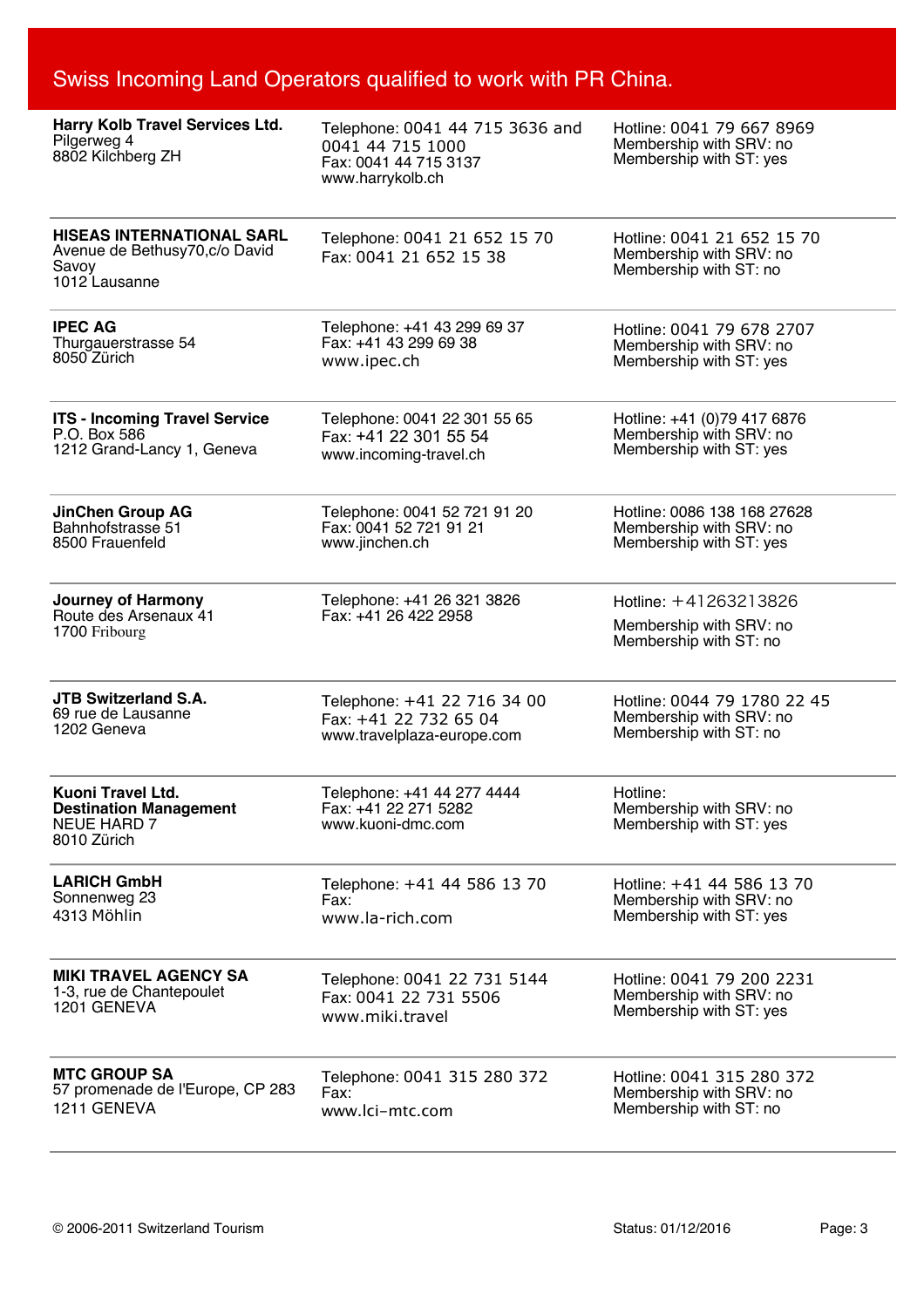| <b>Orient Legende GmbH</b><br>Binzmühlestrasse 405<br>8046 Zürich                                                         | Telephone: 0041 43 535 0395<br>Fax: 0041 43 535 0407                                                               | Hotline: 0041 76 443 8999<br>Membership with SRV: no<br>Membership with ST: no   |
|---------------------------------------------------------------------------------------------------------------------------|--------------------------------------------------------------------------------------------------------------------|----------------------------------------------------------------------------------|
| <b>PANOEURO SA</b>                                                                                                        | Telephone: 0041 21 312 08 28                                                                                       | Hotline: 0041 77 5005 461                                                        |
| Route du Bois 1                                                                                                           | Fax: 0041 21 312 08 29                                                                                             | Membership with SRV: no                                                          |
| 1024 Ecublens                                                                                                             | www.panoeuro.ch                                                                                                    | Membership with ST: yes                                                          |
| <b>PDM TRAVEL AG</b><br>Baarerstrasse 19<br>6300 Zug                                                                      | Telephone: 0041417200101<br>Fax: 0041417200102<br>www.pdmtourismgroup.com/en/<br>http://lvyou168.cn/travel/at/PDM/ | Hotline: 00436649134040<br>Membership with SRV: no<br>Membership with ST: no     |
| <b>Premium Swiss Travel</b>                                                                                               | Telephone: + 41 22 782 2110                                                                                        | Hotline: + 41 79 217 3406                                                        |
| Ch. Nant de Crève-Coeur, 17                                                                                               | Fax:                                                                                                               | Membership with SRV: no                                                          |
| 1290 Versoix                                                                                                              | www.premiumswisstravel.com                                                                                         | Membership with ST: no                                                           |
| <b>Proftech International GmbH</b>                                                                                        | Telephone: 0041 71 245 8866                                                                                        | Hotline: 0041 71 245 8866                                                        |
| Waldgutstrasse 4                                                                                                          | Fax: 0041 71 245 88 67                                                                                             | Membership with SRV: no                                                          |
| 9010 St. Gallen                                                                                                           | www.proftech.org                                                                                                   | Membership with ST: yes                                                          |
| Q'ME sàrl                                                                                                                 | Telephone: 0041 22 757 39 07                                                                                       | Hotline: 0041 79 298 59 97                                                       |
| Chemin de Saule, 78                                                                                                       | Fax: 0041 22 757 39 07                                                                                             | Membership with SRV: no                                                          |
| 1233 BERNEX                                                                                                               | www.swissqme.com                                                                                                   | Membership with ST: no                                                           |
| <b>Railtour Suisse AG</b><br>Bernstrasse 164<br>Postfach<br>3052 Zollikofen                                               | Telephone: 0041 31 378 00 08<br>Fax: 0041 31 378 02 22<br>www.railtour.ch                                          | Hotline: 41 31 378 00 00<br>Membership with SRV: no<br>Membership with ST: yes   |
| <b>Rüttimann Consulting</b>                                                                                               | Telephone: 0041 41 340 37 91                                                                                       | Hotline: 0041 78 898 33 31                                                       |
| Underschwändlistrasse 1                                                                                                   | Fax: 0041 41 340 37 90                                                                                             | Membership with SRV: no                                                          |
| 6048 Horw                                                                                                                 | www.r-consulting.ch                                                                                                | Membership with ST: yes                                                          |
| <b>Rui Zhong Travel GmbH</b>                                                                                              | Telephone: +41(0)55 535 61 63                                                                                      | Hotline: +41(0)79 869 98 98                                                      |
| Sonnenhof 37                                                                                                              | Fax:                                                                                                               | Membership with SRV: no                                                          |
| 8808 Pfaeffikon (SZ)                                                                                                      | www.rui-zhong.com                                                                                                  | Membership with ST: no                                                           |
| Sarasin & Wu<br>c/o Marketrends<br>place Edouard-Claparède 5<br>1205 Genève                                               | Telephone: +4122 328 61 31<br>Fax:<br>www.ruiotravel.com                                                           | Hotline: +8614716021340<br>Membership with SRV: no<br>Membership with ST: no     |
| <b>Schweizerisch-Chinesisches</b><br>Zentrum für Kultur -<br>Wirtschaftsaustausch GmbH<br>KASPARKOPPSTR.21<br>6030 Ebikon | Telephone: +41 41 410 54 89<br>Fax: +41 41 410 54 93                                                               | Hotline: 0041 41 410 54 89<br>Membership with SRV: no<br>Membership with ST: yes |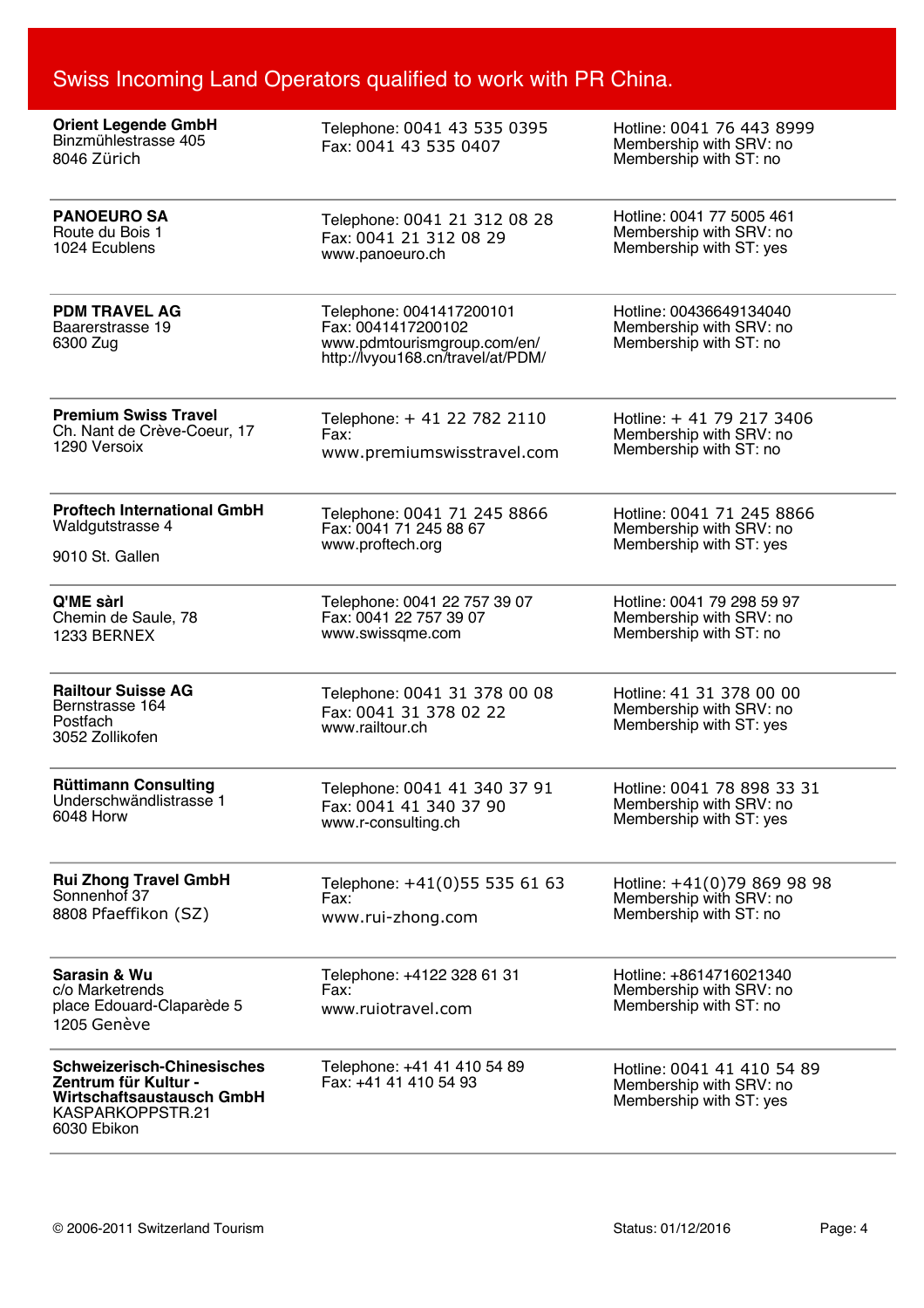| <b>Soaring China S.A.</b>                                                            | Telephone: +41 21 601 7168                                   | Hotline: +41 79 899 9855                                       |
|--------------------------------------------------------------------------------------|--------------------------------------------------------------|----------------------------------------------------------------|
| Avenue du Mont-Blanc 31                                                              | Fax: +41 21 601 7167                                         | Membership with SRV: no                                        |
| 1196 Gland                                                                           | www.soaringchina.com                                         | Membership with ST: yes                                        |
| <b>SUISSIA S.A.</b>                                                                  | Telephone: 0041 (0) 3225520988                               | Hotline: 0041 787431796                                        |
| Le Crêt 73                                                                           | Fax: 0041 (0) 3225520989                                     | Membership with SRV: yes                                       |
| 2314 La Sagne                                                                        | www.suissia.ch                                               | Membership with ST: yes                                        |
| <b>SUNIight ACT S.A.</b>                                                             | Telephone: 0041 22 741 18 26                                 | Hotline: 0041 22 741 18 26                                     |
| Avenue de Sécheron 10                                                                | Fax: 0041 22 741 20 74                                       | Membership with SRV: no                                        |
| 1202 Genève                                                                          | www.sunlightact.com                                          | Membership with ST: yes                                        |
| <b>Swiss Open Up</b>                                                                 | Telephone: 031 994 15 65                                     | Hotline: 0086-10-13522693712                                   |
| Bernstrasse 101                                                                      | Fax: 031 994 15 66                                           | Membership with SRV: no                                        |
| 3018 Bern                                                                            | www.openup.ch                                                | Membership with ST: yes                                        |
| <b>SWISS PRESTIGE TRAVEL SA</b>                                                      | Telephone: +41 21 5347336                                    | Hotline: 0041763347783                                         |
| <b>RUE DU SIMPLON 25</b>                                                             | Fax:                                                         | Membership with SRV: no                                        |
| 1006 LAUSANNE                                                                        | www.swissprestigetravel.com                                  | Membership with ST: no                                         |
| <b>Swiss watch tours</b>                                                             | Telephone: +41327531964                                      | Hotline: +41327531964                                          |
| Route de la Falaise 4                                                                | Fax:                                                         | Membership with SRV: no                                        |
| 2074 MARIN                                                                           | www.swisswatchtours.com                                      | Membership with ST: no                                         |
| <b>Swiss-China Business SARL</b>                                                     | Telephone: +41 26 401 08 45                                  | Hotline: 00 41 79 706 2182                                     |
| Rte de Belle-Croix 15                                                                | Fax: +41 26 401 08 46                                        | Membership with SRV: no                                        |
| 1752 Villars-sur-Glane, Fribourg                                                     | www.swiss-chinabusiness.com                                  | Membership with ST: yes                                        |
| <b>SWISSINO sàrl</b>                                                                 | Telephone: 0041 22 329 2265                                  | Hotline: 0041 76 384 24 87                                     |
| 25 Promenade de l'Europe                                                             | Fax: 0041 22 329 22 65                                       | Membership with SRV: no                                        |
| 1203 Geneva                                                                          | www.swissino.ch                                              | Membership with ST: no                                         |
| <b>Swissna Group AG</b>                                                              | Telephone: 0041 56 296 88 88                                 | Hotline: 0041 56 296 88 88                                     |
| Emil Rütti-Weg 2                                                                     | Fax:                                                         | Membership with SRV: no                                        |
| 8050 Zurich                                                                          | www.swissnachina.ch                                          | Membership with ST: no                                         |
| <b>Switzerland Travel Centre AG</b><br>(STC)<br><b>Binzstrasse 38</b><br>8045 Zürich | Telephone: 043 210 55 00<br>Fax: 043 210 55 01<br>www.stc.ch | Hotline:<br>Membership with SRV: no<br>Membership with ST: yes |
| <b>Tiantan Horizon SA</b>                                                            | Telephone: 0041 22 732 1560                                  | Hotline: 0041 76 341 0088                                      |
| 35 Rue Rothschild                                                                    | Fax: 0041 22 731 0675                                        | Membership with SRV: no                                        |
| 1202 Genève                                                                          | www.tiantan.ch                                               | Membership with ST: yes                                        |